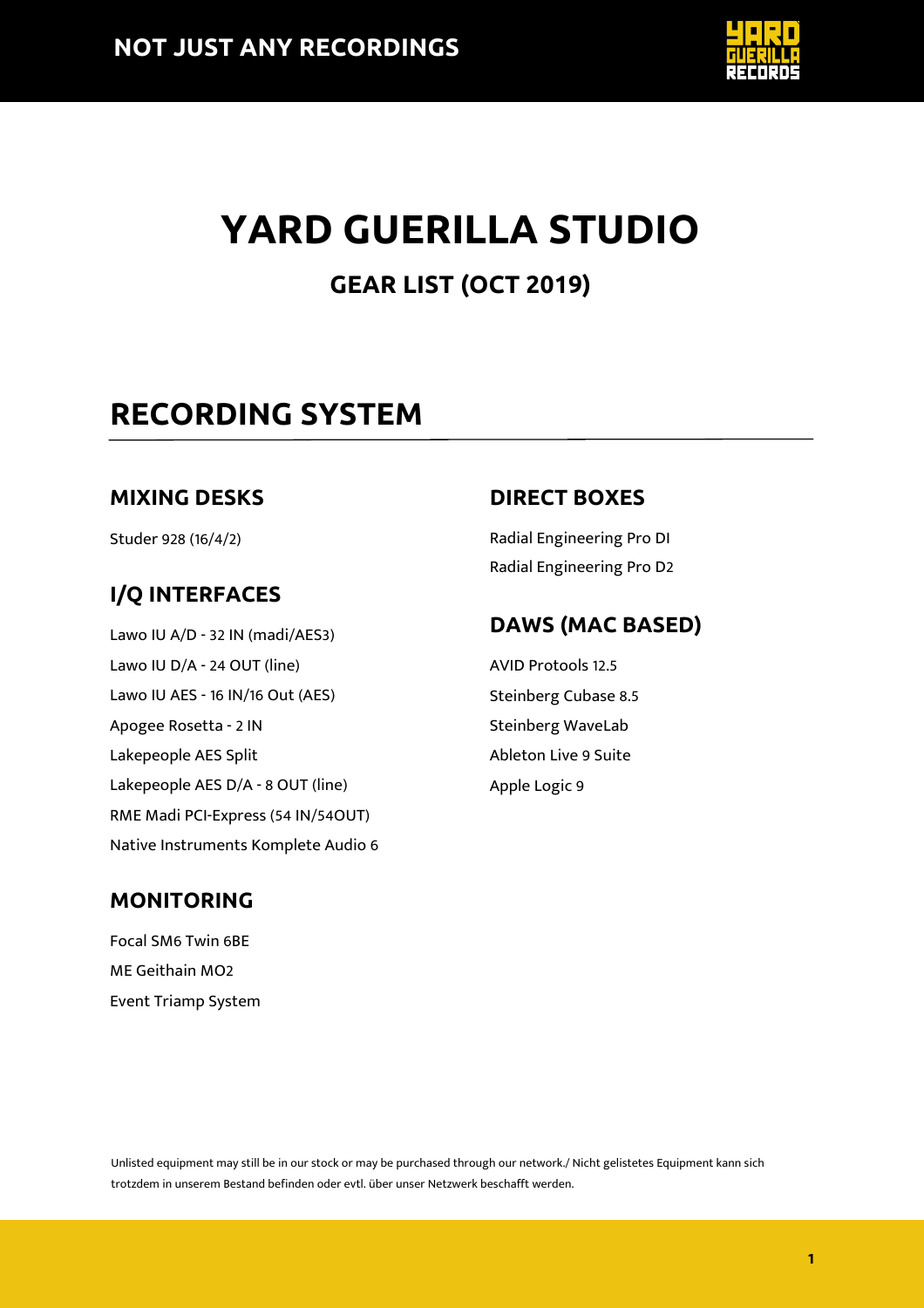

# **OUTBOARDS**

#### **MIC PREAMPS**

TAB/Telefunken V78 TAB/Telefunken V72a TAB/Telefunken V76/120 TAB/Telefunken V76/80 Lorenz Leipzig ÜV300 (V241) RFT V781

#### **REVERB/HALL, DELAYS**

AKG BX 5 Klark-Teknik DN 780 Lexicon PCM 80 Lexicon PCM 41 Welter Reverb 5 Roland RE-201 Sansui RA-700

### **EQ, DYNAMICS**

Klein & Hummel UE-1000 RFT FE 625.31 TAB/Telefunken U373a CBS Laboratories Volumax 400 Altec 1591A DBX 161 Dynaset Barth U311 FMR Audio RNC 1773

#### **TAPE, DISC**

Telefunken M15a (1/4" 2Track Taperecorder) Tascam 122 MK2 Denon DN-M1050R Sony PCM 6040 Sony CDP-D11

#### **HEADPHONE AMPS**

Amity HPA 1 SM Pro Audio HP6E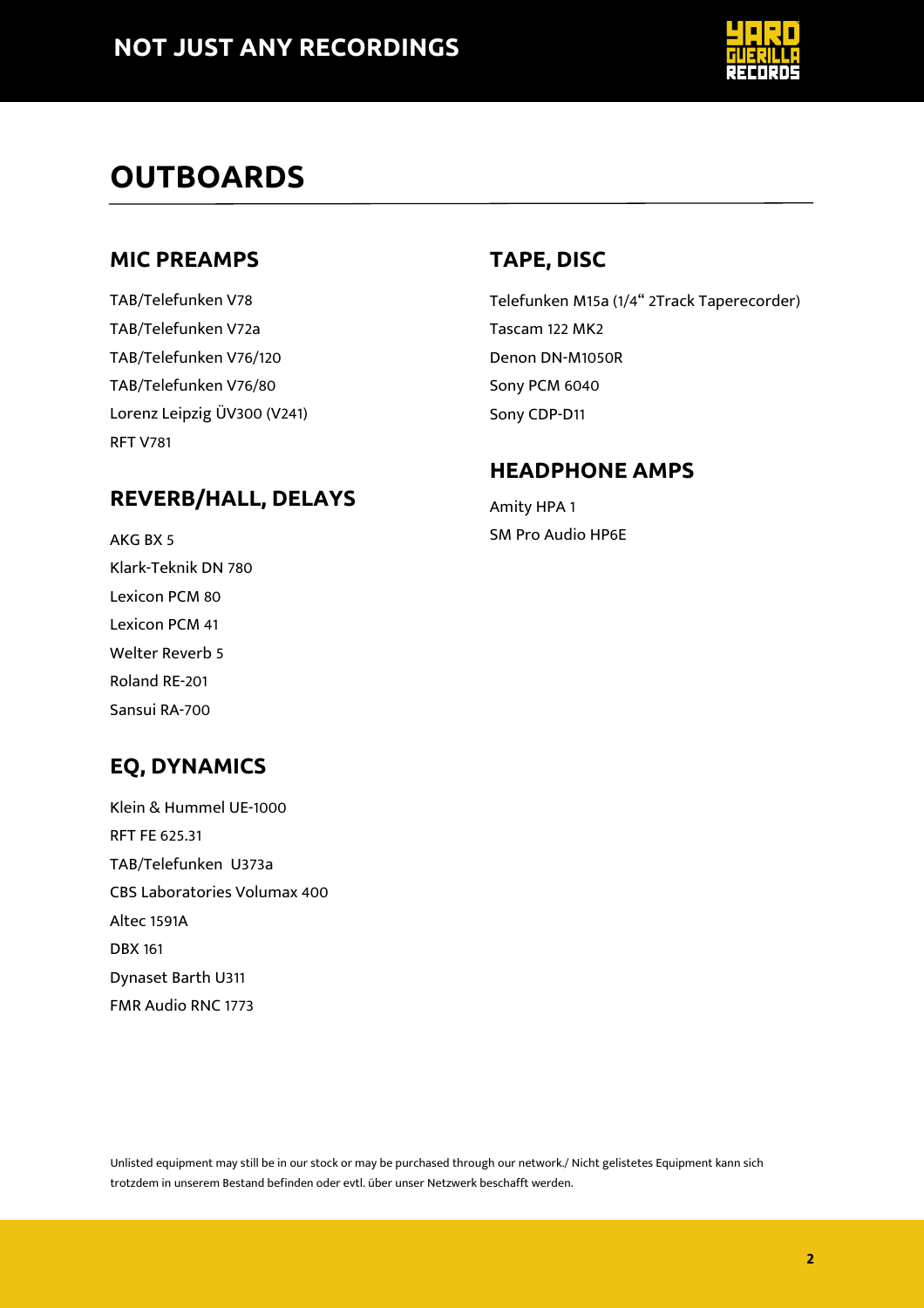

## **MICROPHONES**

#### **DYNAMIC**

Sennheiser MD 407 Sennheiser MD 21 Sennheiser MD 421 Electrovoice RE 20 AKG D 190 C Grundig GDM 121 Funkberater Pankow PGH MD 30-2 Telefunken TD 20 Grundig GDSM 202 Beyerdynamic X1-N Shure Model 55 Shure SM 57 Shure SM 58 Audix D6

#### **RIBBON**

Beyerdynamic M 500 N (C) Beyerdynamic M 260 NS Beyer M 31b RCA Type 77

#### **CONDENSER/CAPACITOR LARGE DIAPHRAGM**

Neumann UM 57

Octava ModMic

CAP Conneaut Audio Device Equitek E-200

#### **CONDENSER/CAPACITOR SMALL DIAPHRAGM**

Neumann KM 84 Neumann KM 254 Neumann KM 64 Schoeps CM 640 Strässer CM 60 Gefell MKD MV 101 Gefell MKD MV 102